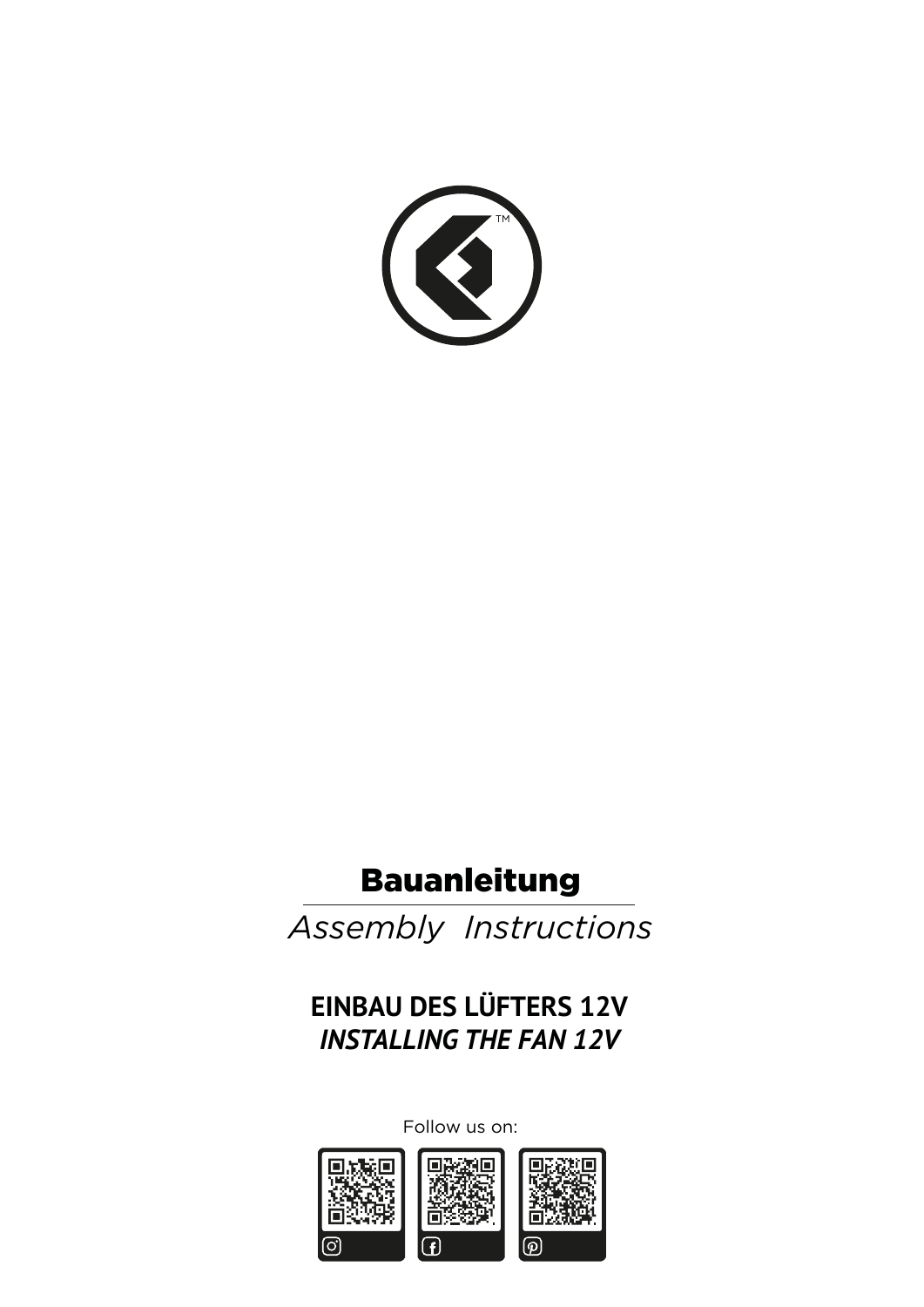

### Ein dickes Danke,

dass du mitmachst und dich für ökologisch-nachhaltige Toilettenlösungen von Kildwick entschieden hast.

Willkommen in der

# Kildwick Community !

Falls du dein EcoLoo mit Freunden aufbauen willst, findest du hier noch einmal unsere Bauanleitung.



### Thank you very much

For participating and your decision to purchase this ecologically sustainable Kildwick toilet solutions

Welcome to the

## Kildwick Community !

If you want to build your EcoLoo with friends, you can find here our building instructions again.

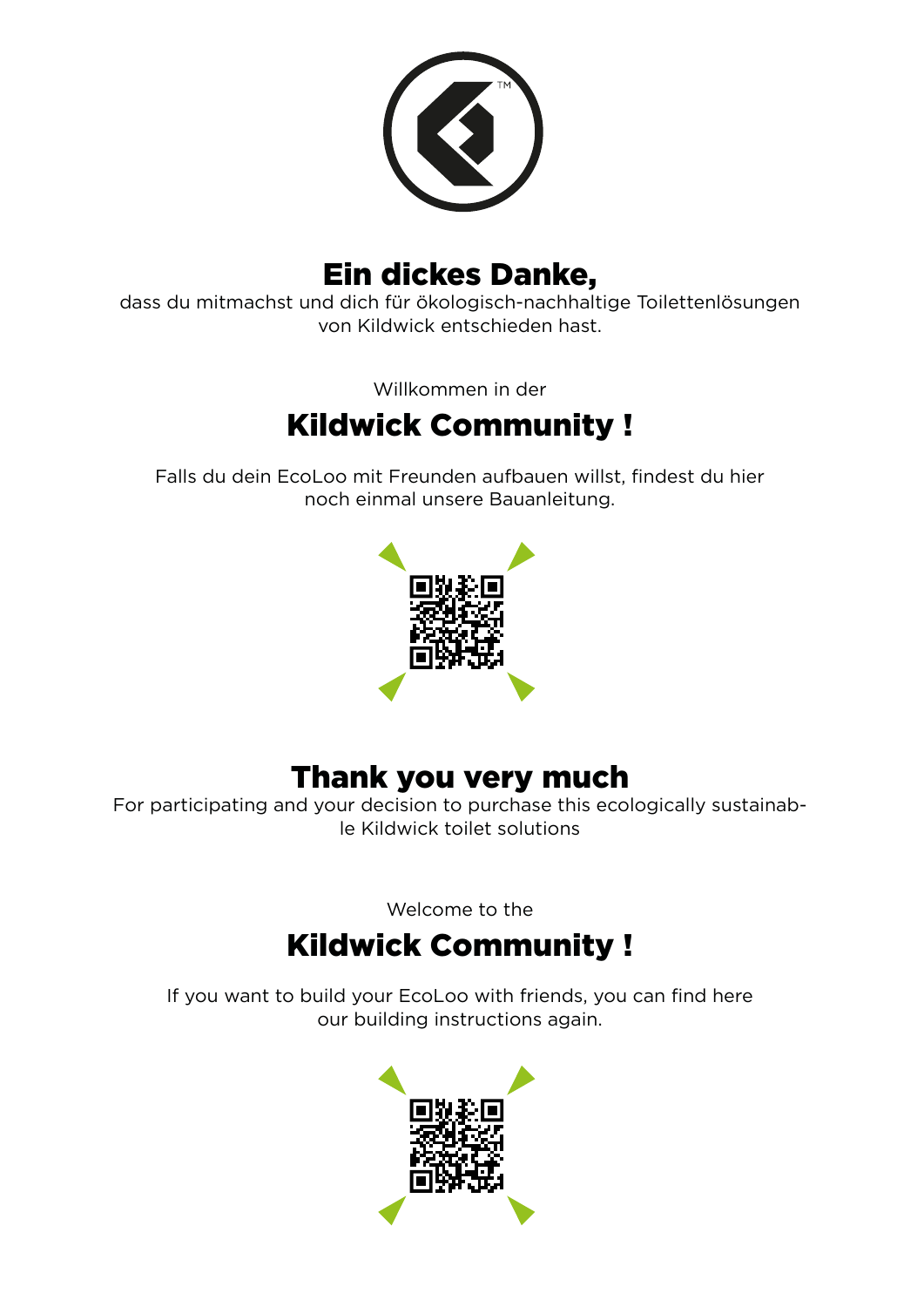#### **LIEFERUMFANG |** *DELIVERY* **EINBAU DES LÜFTERS 12V |** *INSTALLING THE FAN 12V*



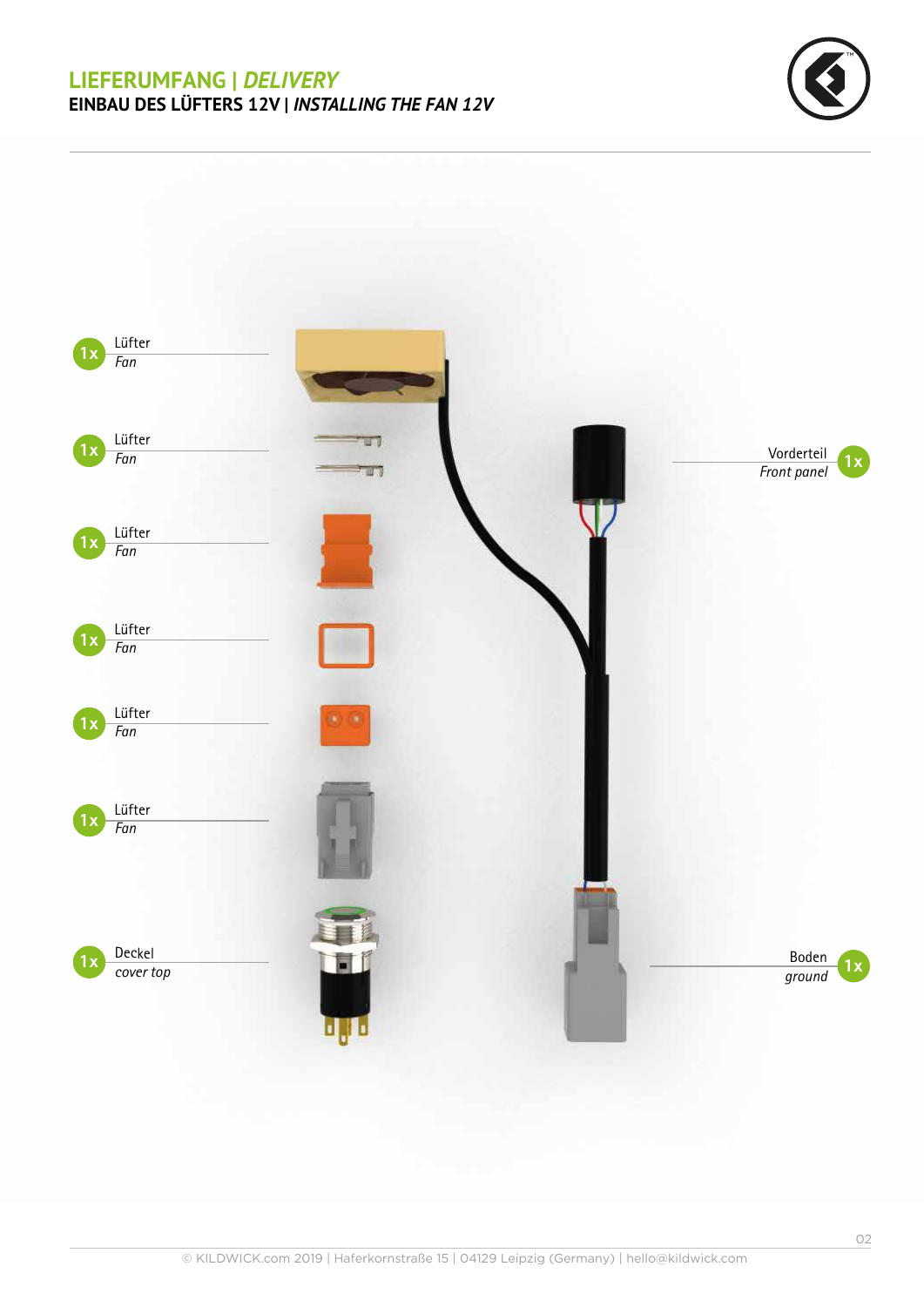



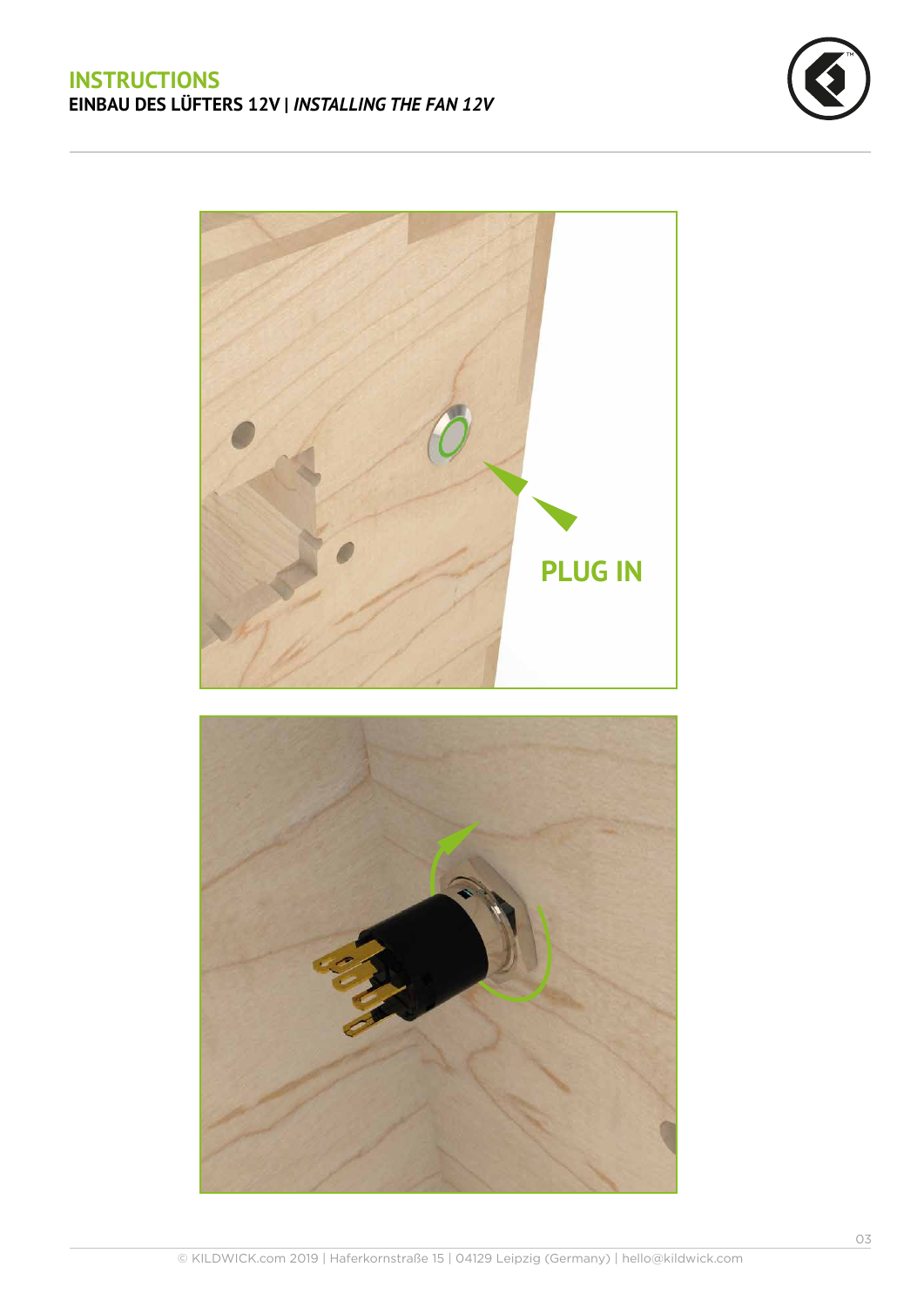

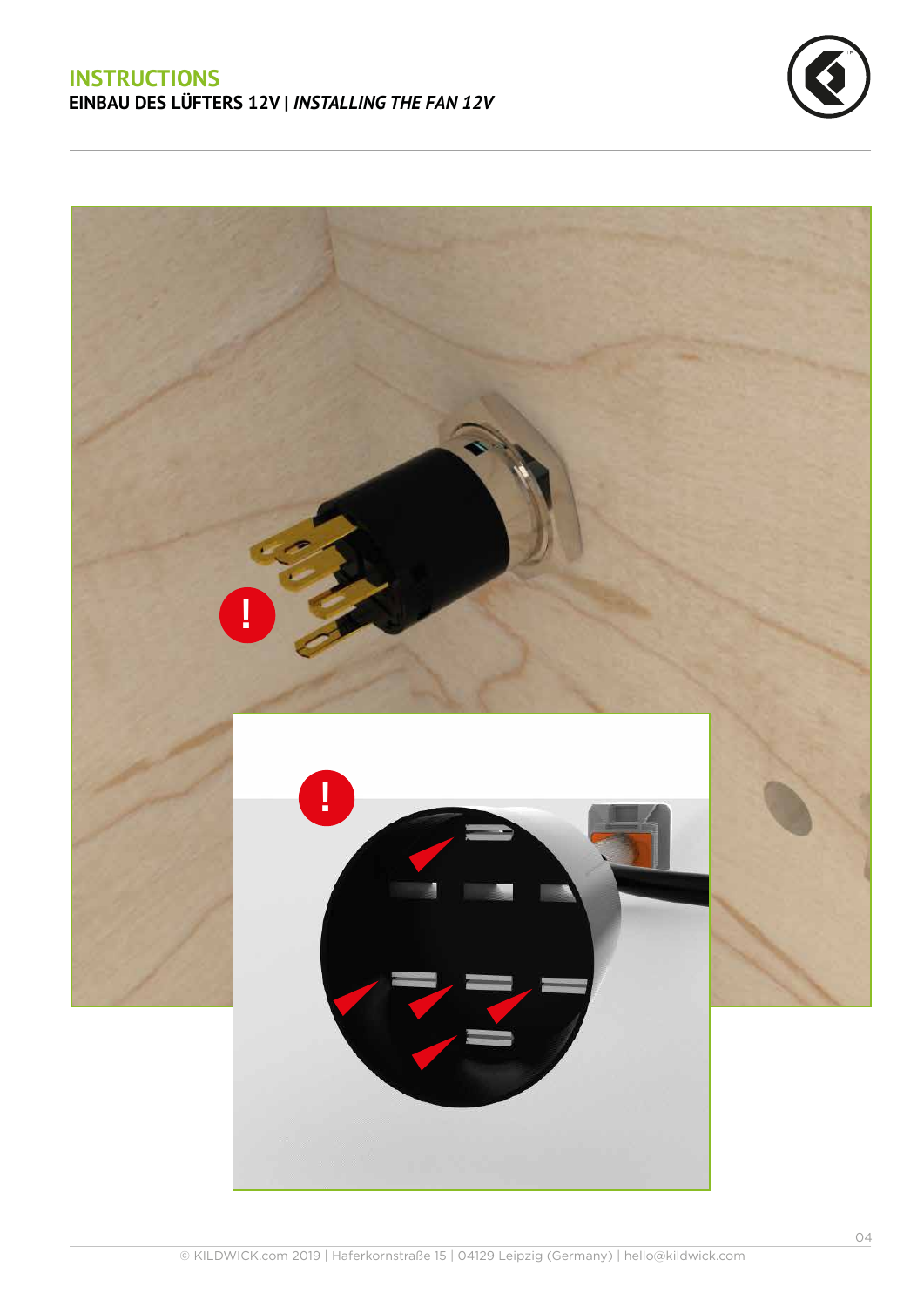

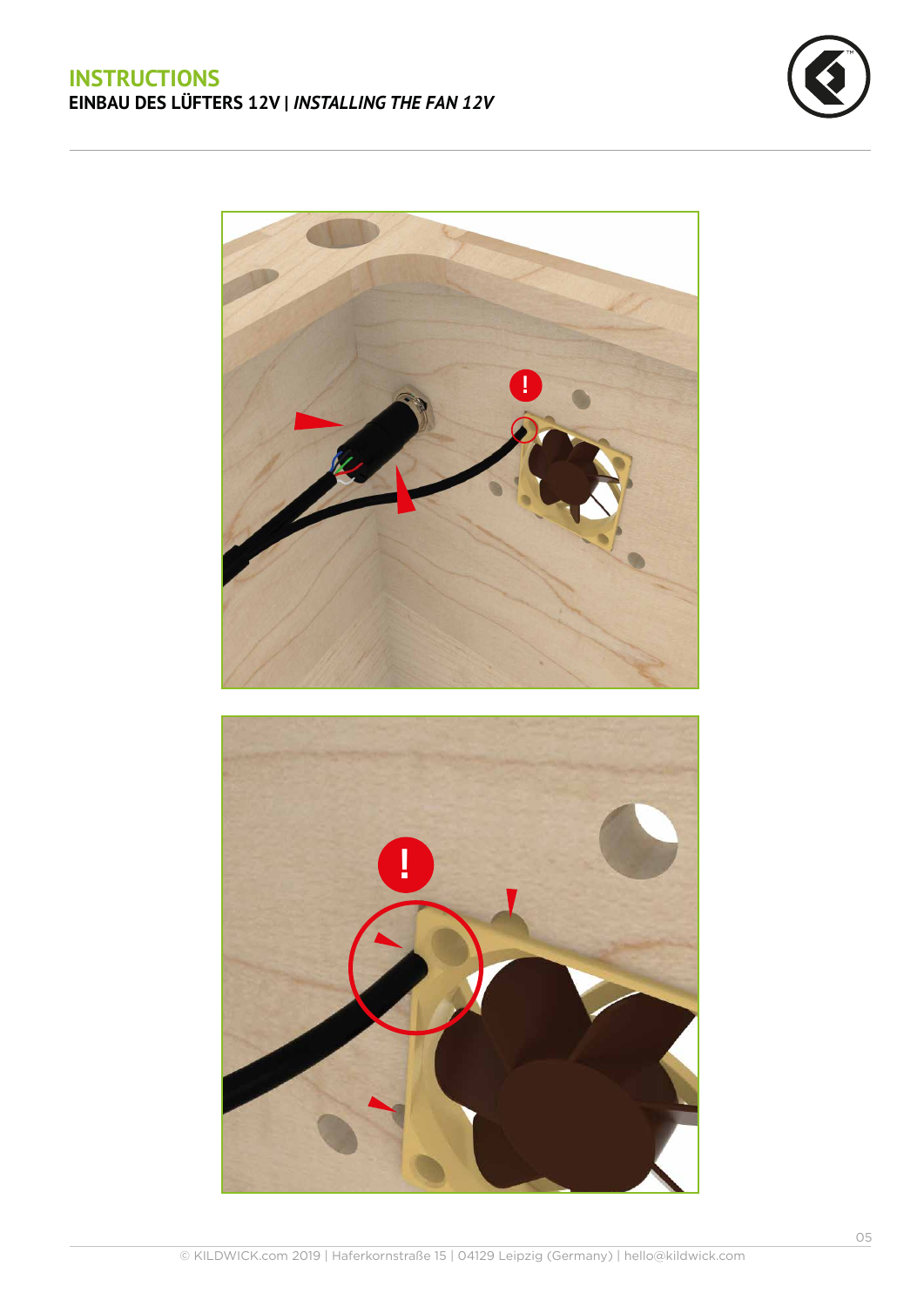



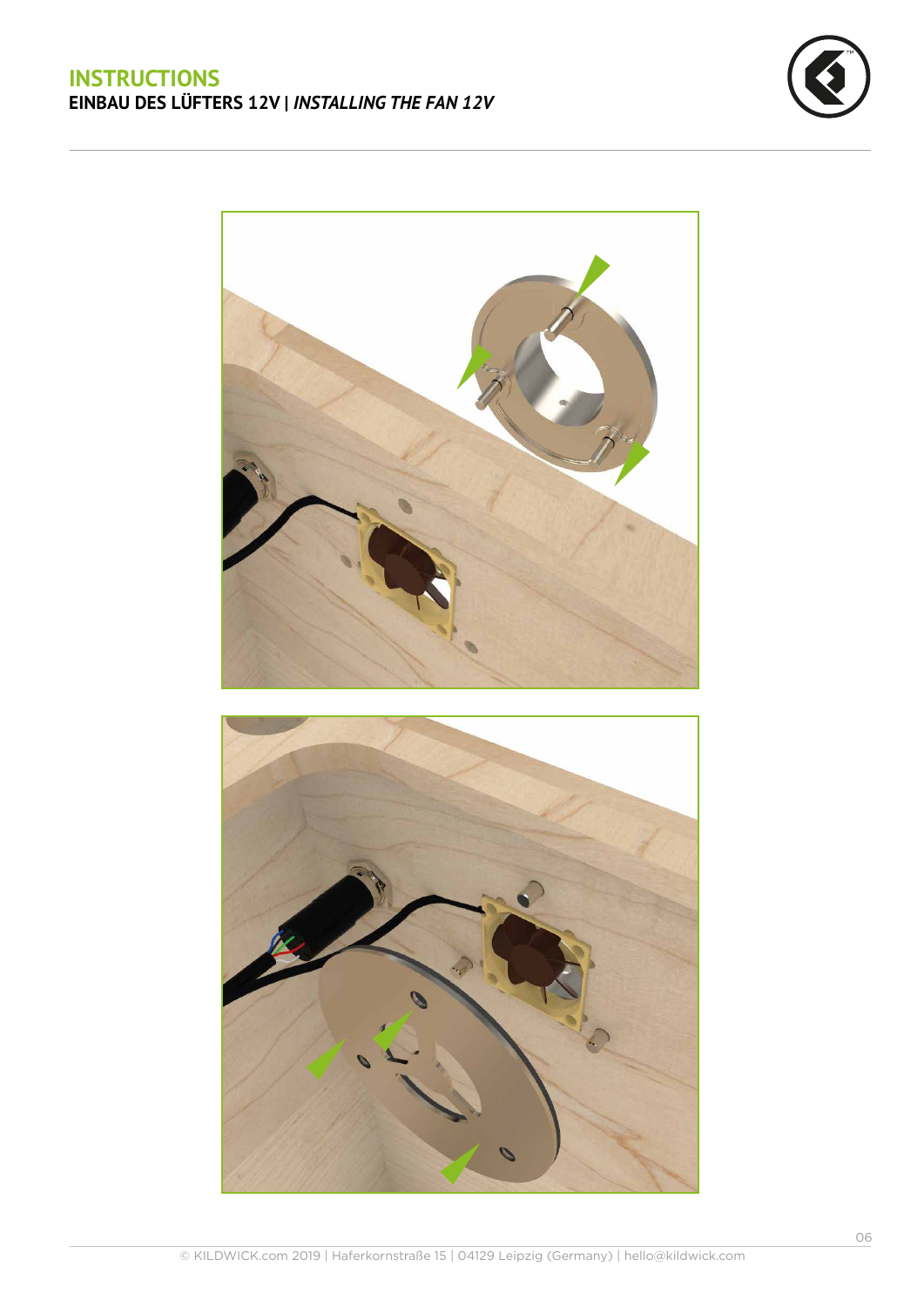





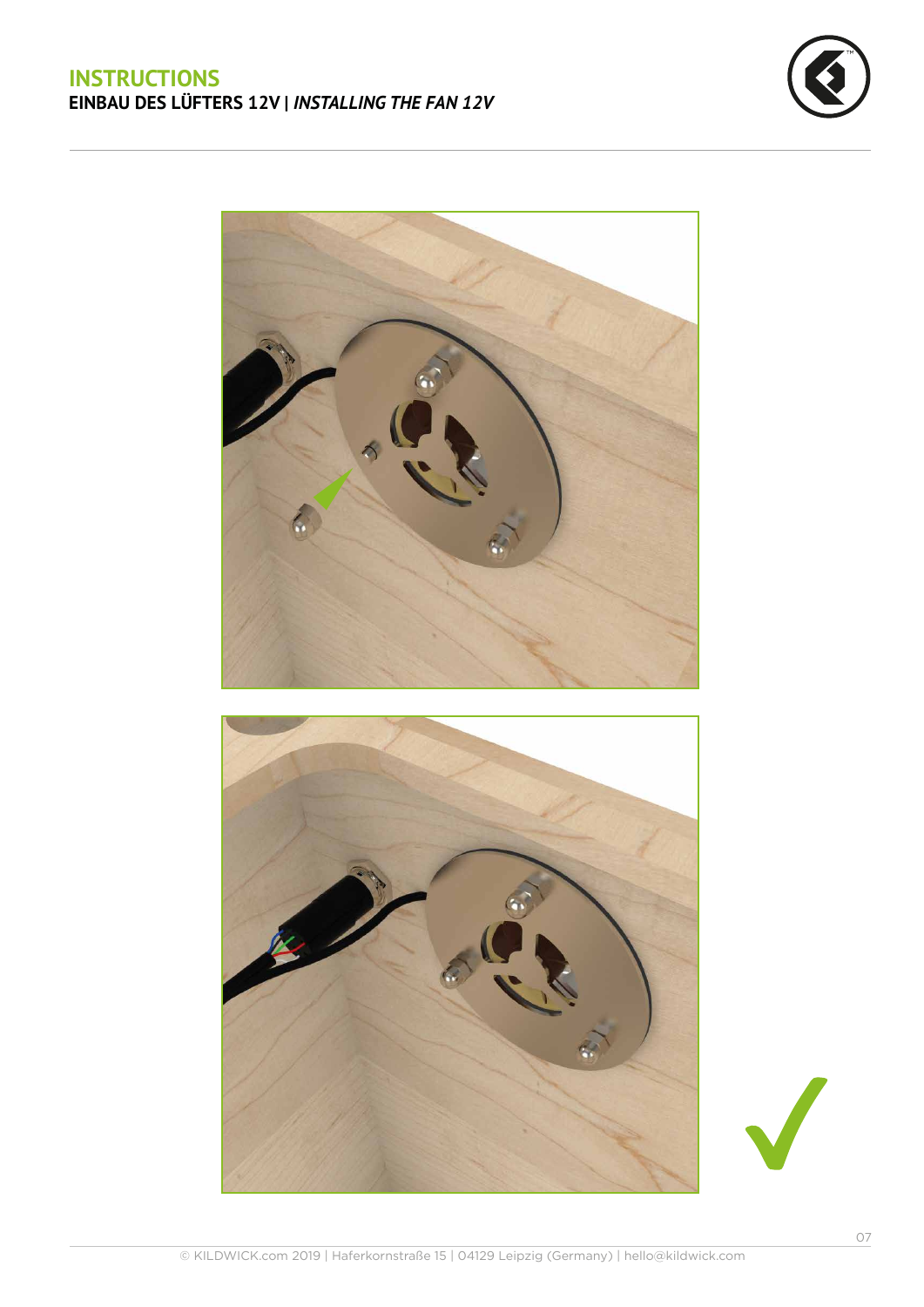



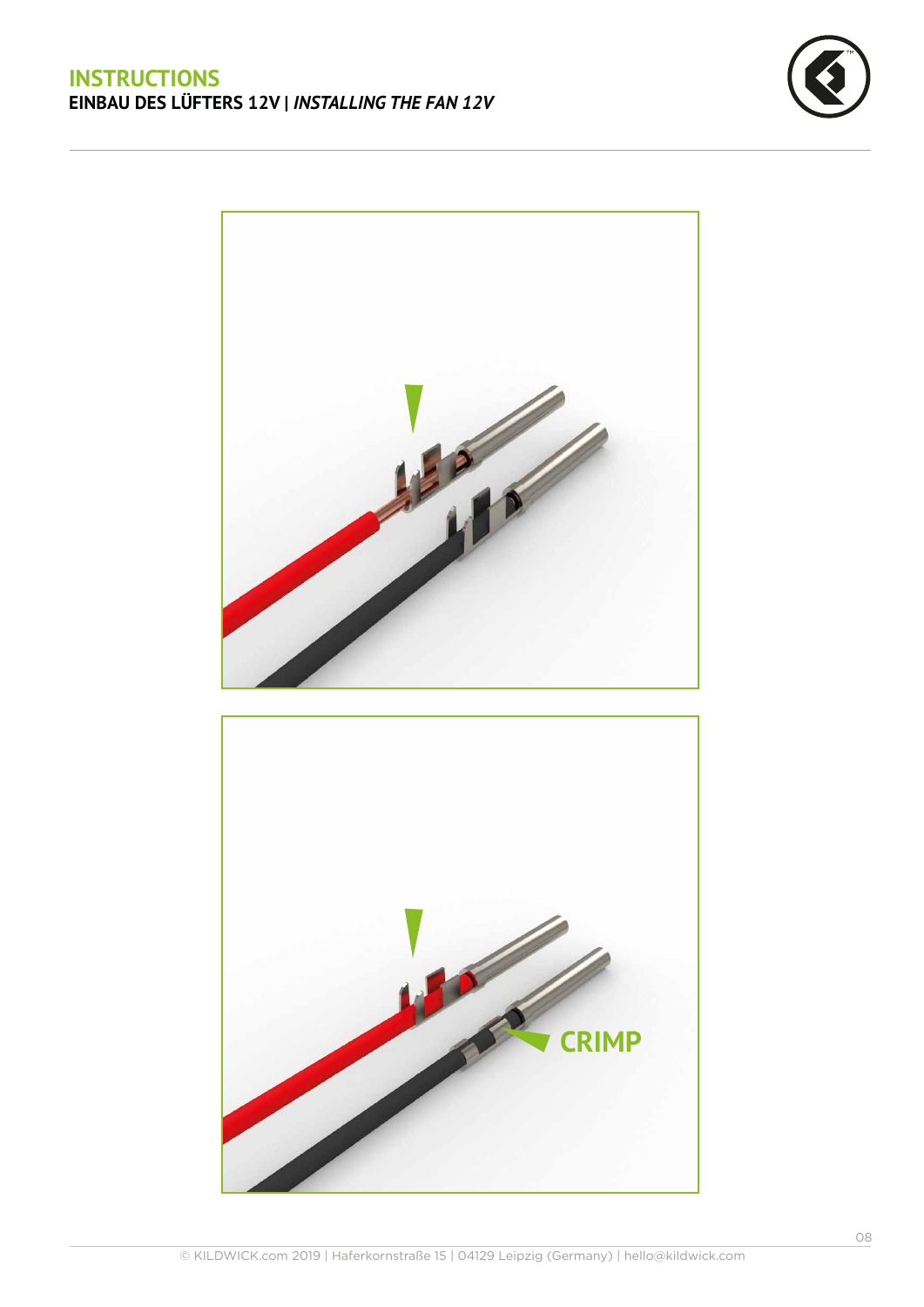



# **Polung vor der Montage kontrollieren**

*Check polarity before assembly*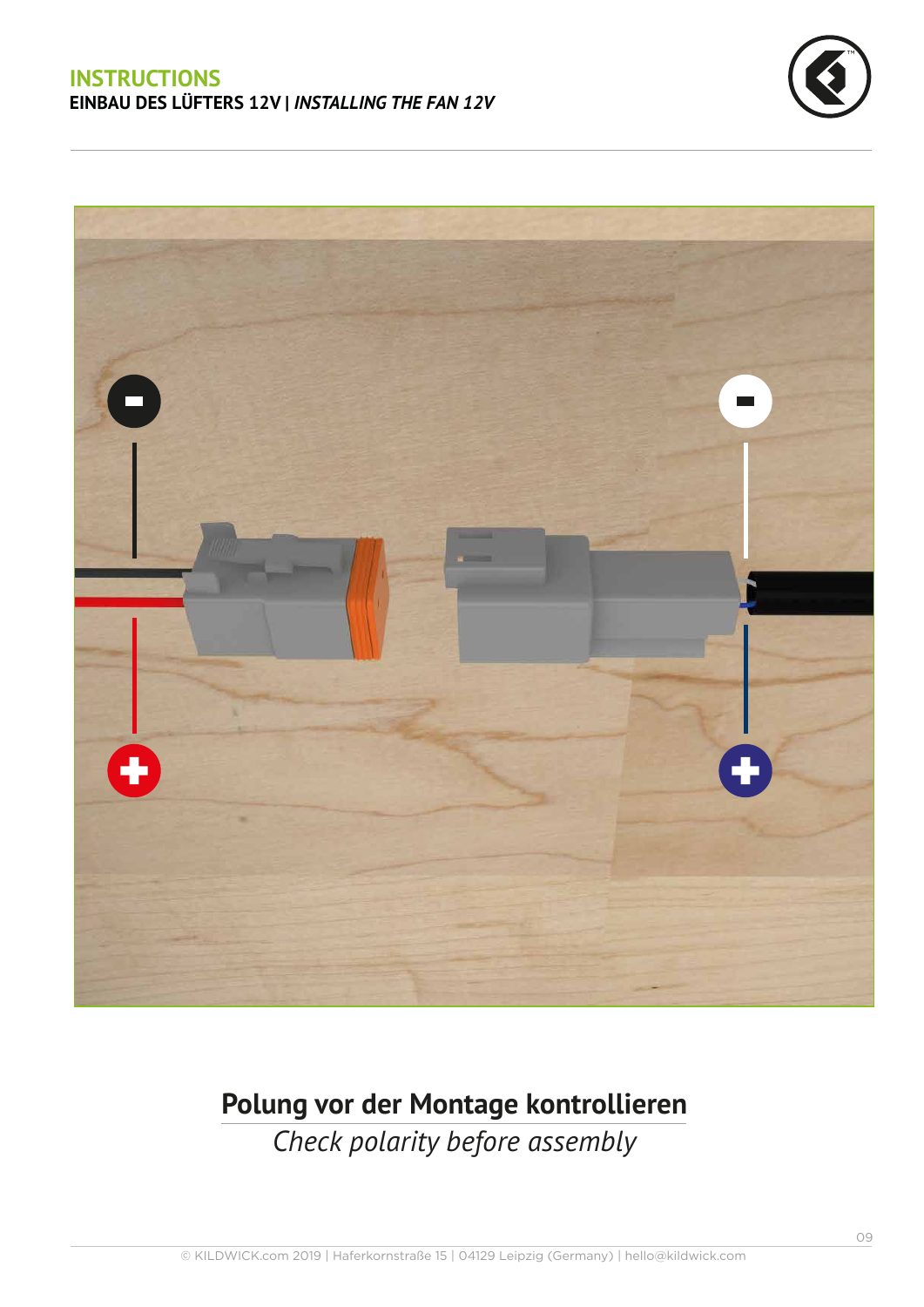



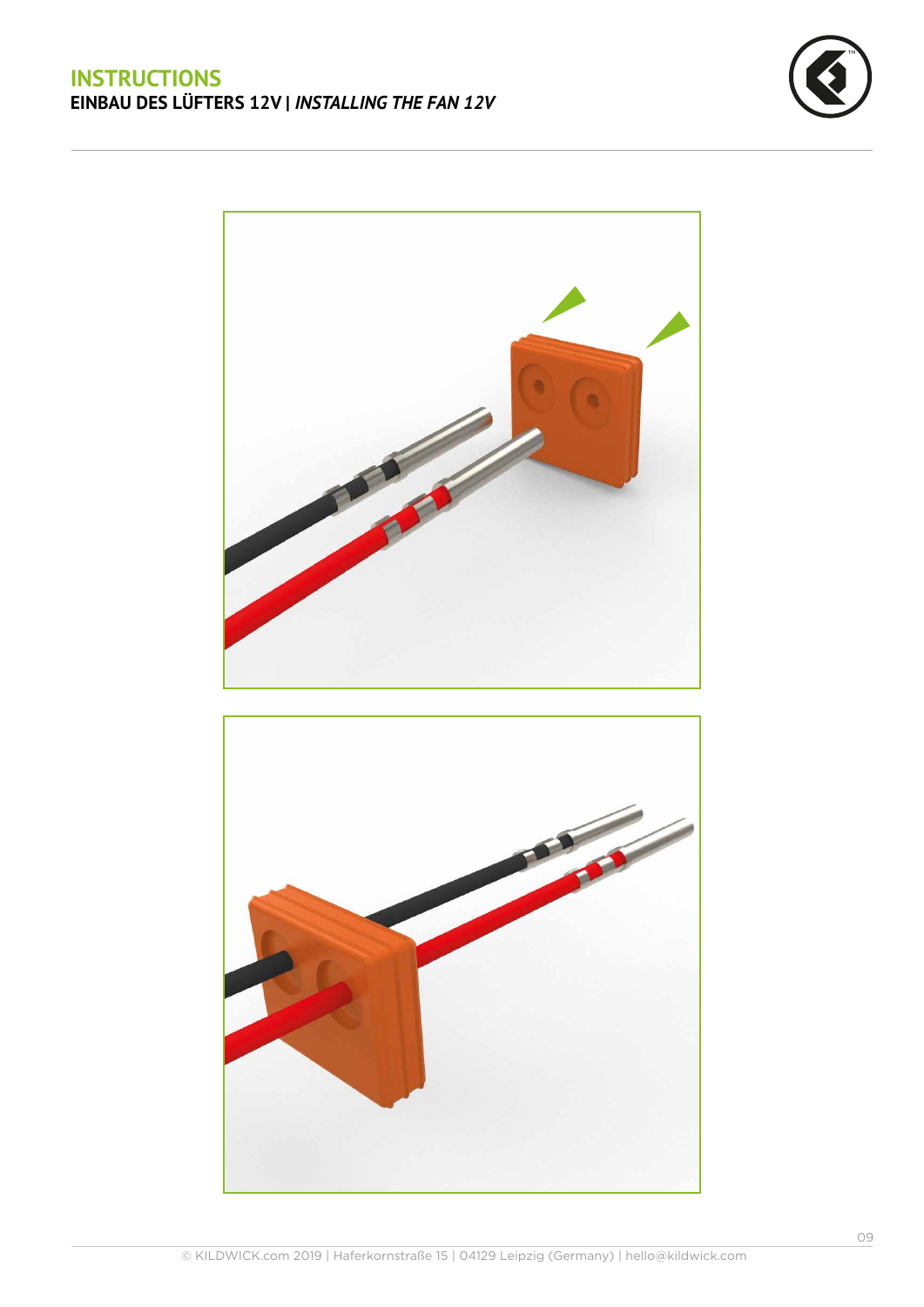



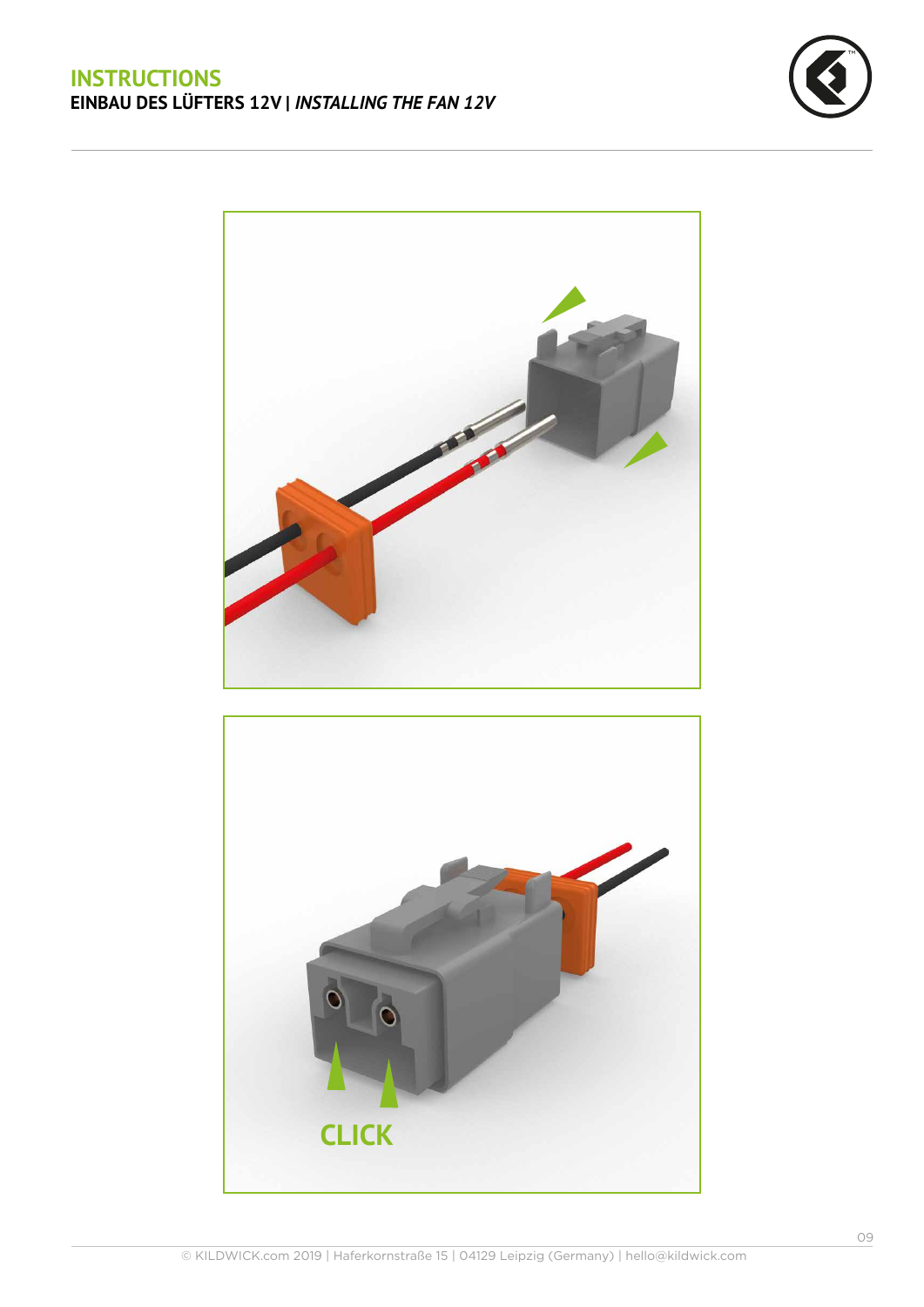



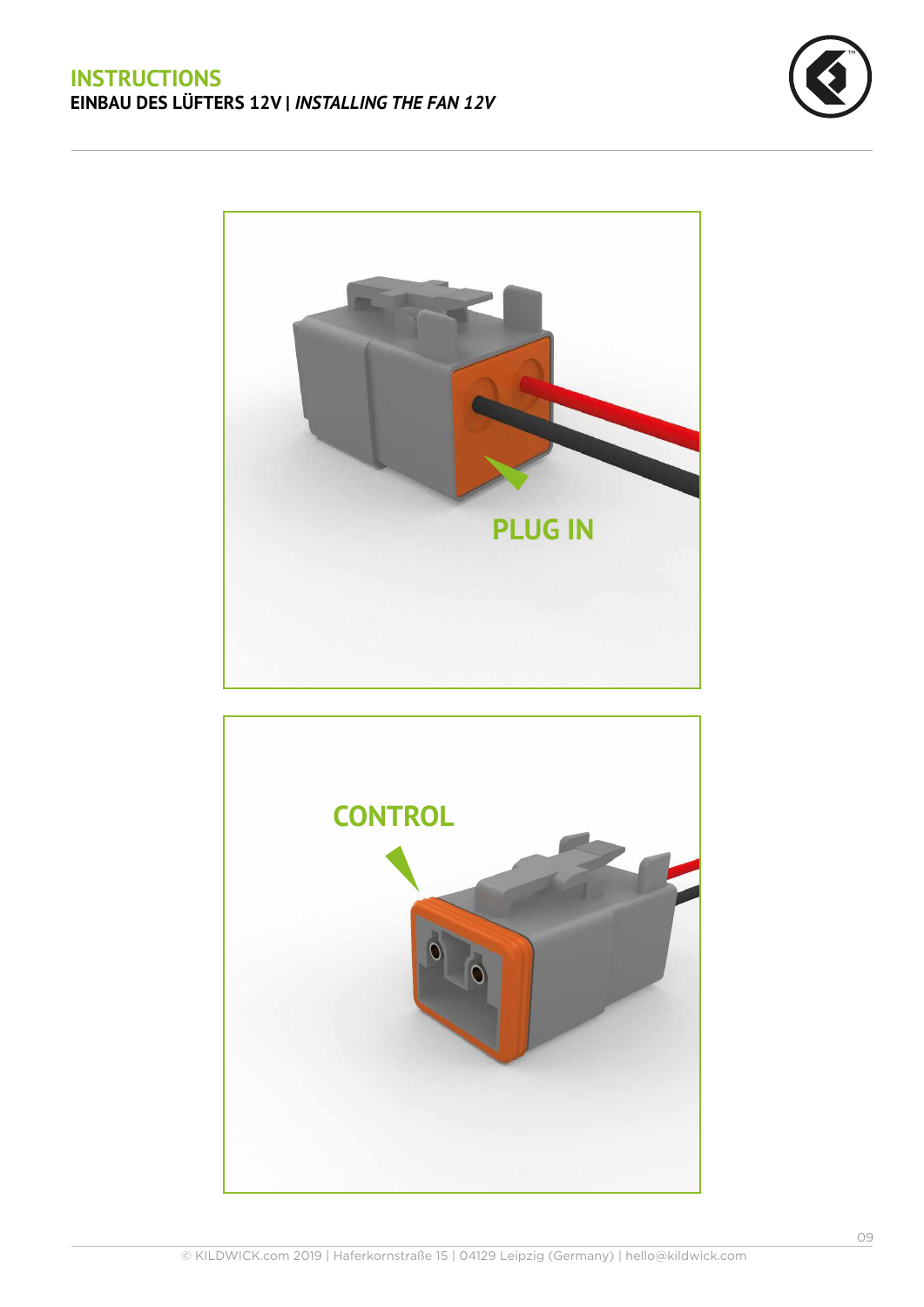